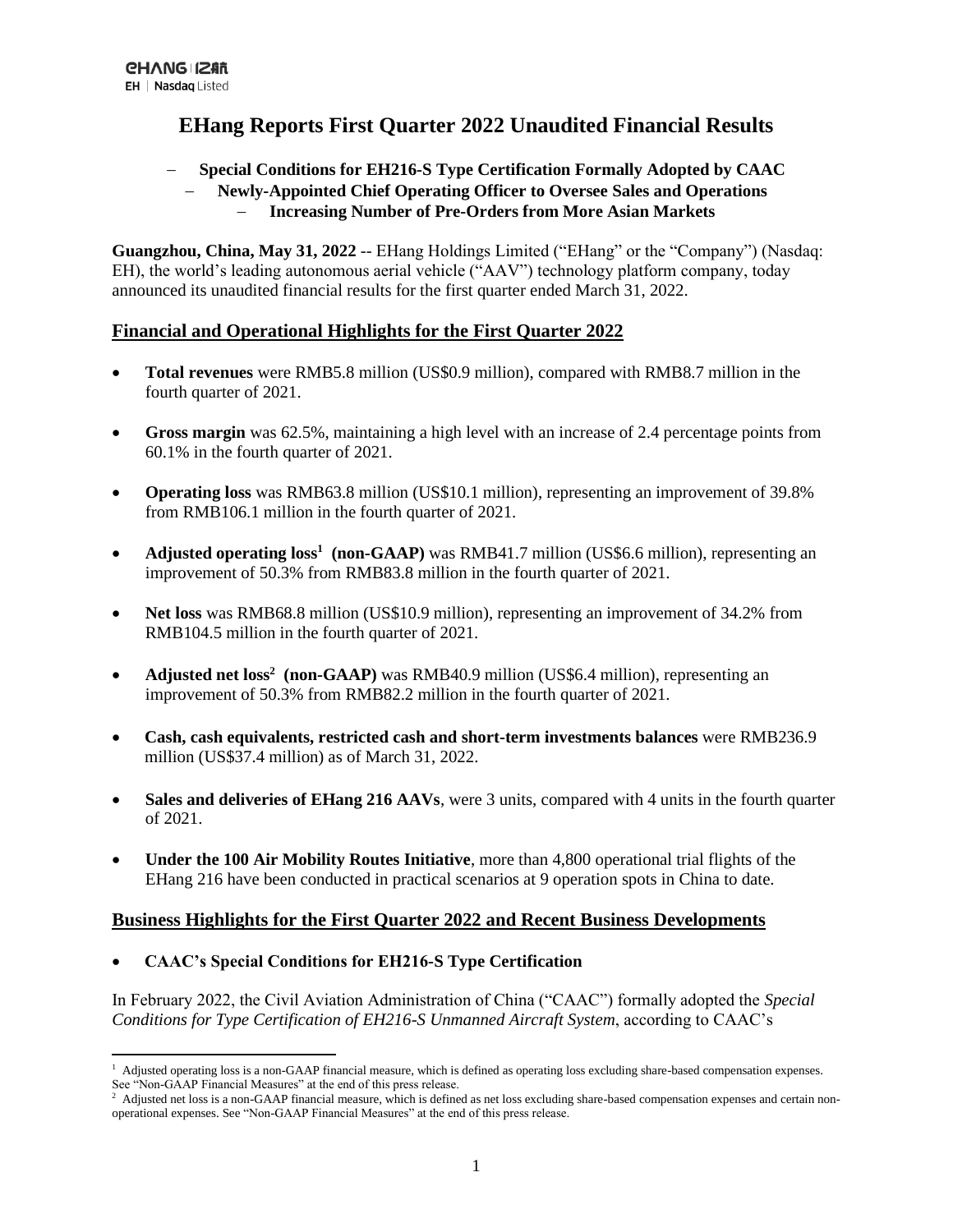*Regulations on Certification of Civil Aviation Products and Parts (CCAR-21)*. The Special Conditions provide clear safety requirements for the certification of EH216-S, including flight performance, aircraft structures, design and constructions, propulsion systems, systems and equipment, data link, ground control station, etc.

### • **Appointment of Mr. Xin Fang as Chief Operating Officer**

In February 2022, EHang appointed Mr. Xin Fang as the Chief Operating Officer. With more than 20 years of business administration and operational experience in the sales of IT products and system integration solutions, tourism operations and management, Mr. Fang is in charge of the Company's daily operations with a focus on the sales of EHang AAV products and solutions and the commercialization of Urban Air Mobility ("UAM") services.

## • **AirX's Pre-Order for 50 Units of EHang 216 Series in Japan**

In January 2022, EHang received a pre-order for 50 units of EHang 216 series in Japan from AirX Inc. ("AirX"), a leading Japanese air mobility digital platform company with more than 100 helicopter sightseeing operating routes and private helicopter charter services. The pre-order of EHang 216 series AAVs is planned to facilitate various UAM projects in Japan and has a prospect of providing "air taxi" services for the 2025 World Expo in Osaka, Kansai, Japan.

### • **AEROTREE's Pre-Order for 50 Units of EHang 216 Series and 10 Units of VT-30 in Malaysia**

In March 2022, EHang entered into a strategic partnership with Aerotree Flight Services Sdn. Bhd. ("AEROTREE"), a subsidiary of leading Malaysian aviation company AEROTREE Group, for developing UAM businesses, including Maintenance, Repair and Overhaul ("MRO") and training in Malaysia. AEROTREE placed a pre-order for 50 units of EHang 216 series, which include EHang 216, EHang 216L, and EHang 216F, as well as 10 units of VT-30. Prior to this pre-order, AEROTREE had purchased one unit of EHang 216 from the Company.

#### • **Prestige Aviation's Pre-Order for 100 Units of EHang 216 in Indonesia**

In April 2022, EHang received a pre-order for 100 units of EHang 216 from Prestige Aviation, an Indonesian aviation company and a subsidiary of Prestige Corp. Prestige Aviation had purchased one unit of EHang 216 from the Company with successful flight demonstrations conducted in Bali and Jakarta, Indonesia.

#### • **Strategic Partnership with C.P. Group to Introduce AAVs to Thailand**

In May 2022, EHang formed a strategic partnership with Charoen Pokphand Group Co., Ltd. ("C.P. Group"), one of the largest conglomerates in Thailand, with an intent to establish a joint venture in Thailand for AAV sales and UAM operations.

## **CEO Remarks**

Mr. Huazhi Hu, EHang's Founder, Chairman and Chief Executive Officer, said, "We kicked off the year 2022 in a more volatile and uncertain environment due to macroeconomics, geopolitical tensions, and the resurgence of the COVID-19 pandemic. Despite these temporary challenges, we remain dedicated to our strategic goal of becoming an urban air mobility platform operator. With that, we achieved meaningful progress across multiple fronts, cementing our core strengths and industry position."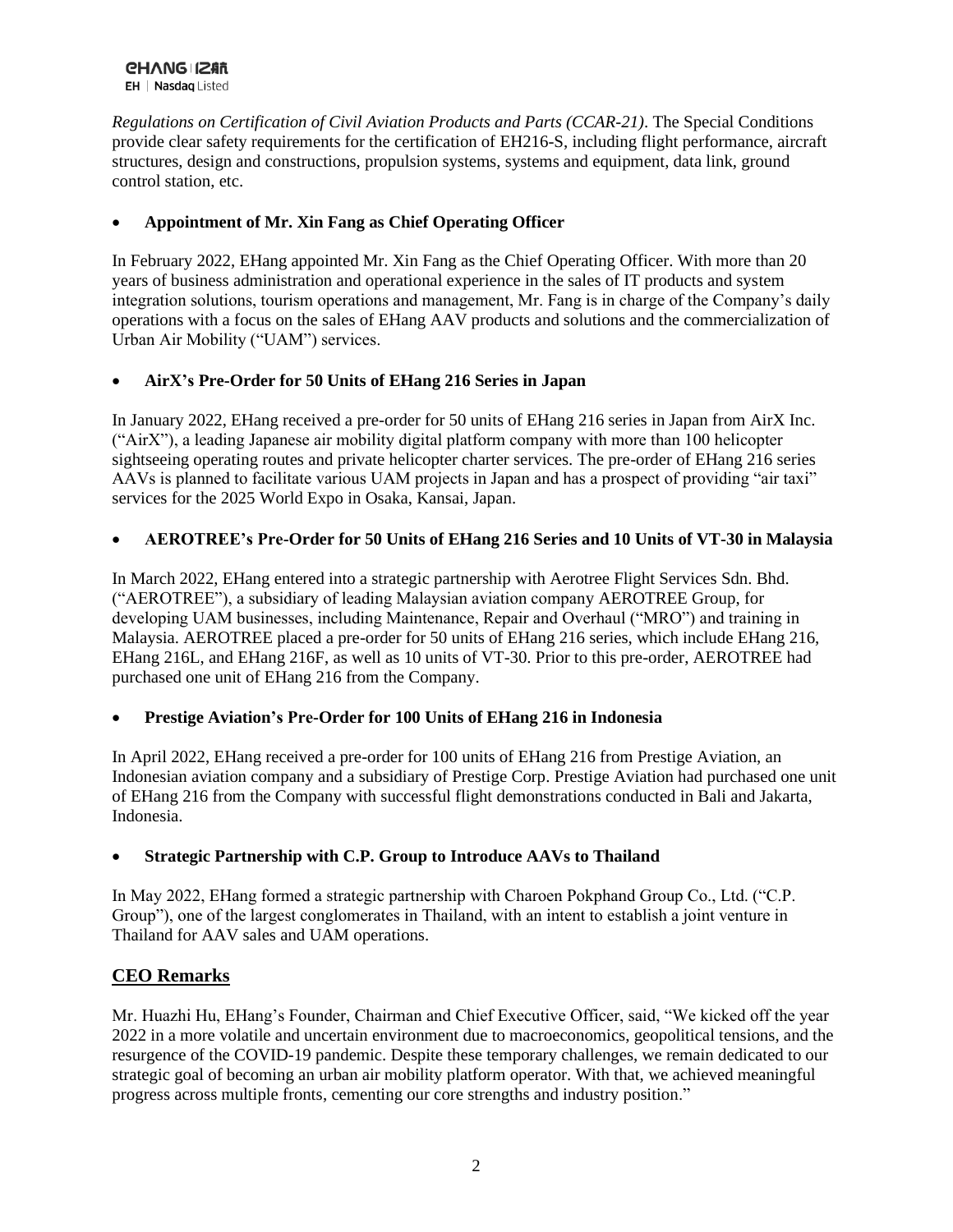"Notably, our gross margin, already at a high level, further increased by 2.4 percentage points quarterover-quarter to 62.5% for the first quarter of the year. Most importantly, the CAAC formally adopted and issued the *Special Conditions for EH216-S AAV Type Certification* in February, which laid a critical cornerstone for our airworthiness certification, and is also groundbreaking milestone in the development of this innovative industry. While we are moving forward the airworthiness certification process, we have produced validation-used AAVs for manufacturing conformity inspection."

"Excitingly, we welcomed our newly-appointed Chief Operating Officer Mr. Xin Fang on board in February, and saw growing AAV demand from broader Asian markets, with a total of up to 210 units of pre-orders<sup>3</sup> obtained so far this year. This reflects the wide appeal of our products. Going forward, our unique AAV technology advantages, smart command-and-control system, promising market demands, and comprehensive growth strategies are empowering us to provide a safe, autonomous and eco-friendly aerial mobility experience while adding value to our shareholders and stakeholders."

## **Financial Results for the First Quarter 2022**

#### *Revenues*

Total revenues were RMB5.8 million (US\$0.9 million), representing a decrease of 33.5% from RMB8.7 million in the fourth quarter of 2021, primarily due to the change in the sales volume of AAV products and solutions.

#### *Costs of revenues*

Costs of revenues were RMB2.2 million (US\$0.3 million), down 37.4% from RMB3.5 million in the fourth quarter of 2021, primarily due to the change in the sales volume of AAV products and solutions.

#### *Gross profit*

Gross profit was RMB3.6 million (US\$0.6 million), down 30.8% from RMB5.2 million in the fourth quarter of 2021.

Gross margin was 62.5%, compared with 60.1% in the fourth quarter of 2021. The increase in gross margin was mainly attributed to changes in revenue mix.

#### *Operating expenses*

Total operating expenses were RMB68.2 million (US\$10.8 million), representing a decrease of 39.5% from RMB112.7 million in the fourth quarter of 2021.

- *Sales and marketing expenses* were RMB12.7 million (US\$2.0 million), on par with RMB12.2 million in the fourth quarter of 2021.
- *General and administrative expenses* were RMB23.5 million (US\$3.7 million), down 61.9% from RMB61.7 million in the fourth quarter of 2021. The decrease was mainly attributed to lesser provisions for accounts receivable related to COVID-19's impacts.

<sup>&</sup>lt;sup>3</sup> Pre-orders do not obligate the customers to purchase EHang's AAVs unless certain conditions are satisfied. Fulfilment is expected to take several years and is conditional upon, among other things, achievement of performance milestones and receipt of regulatory approvals.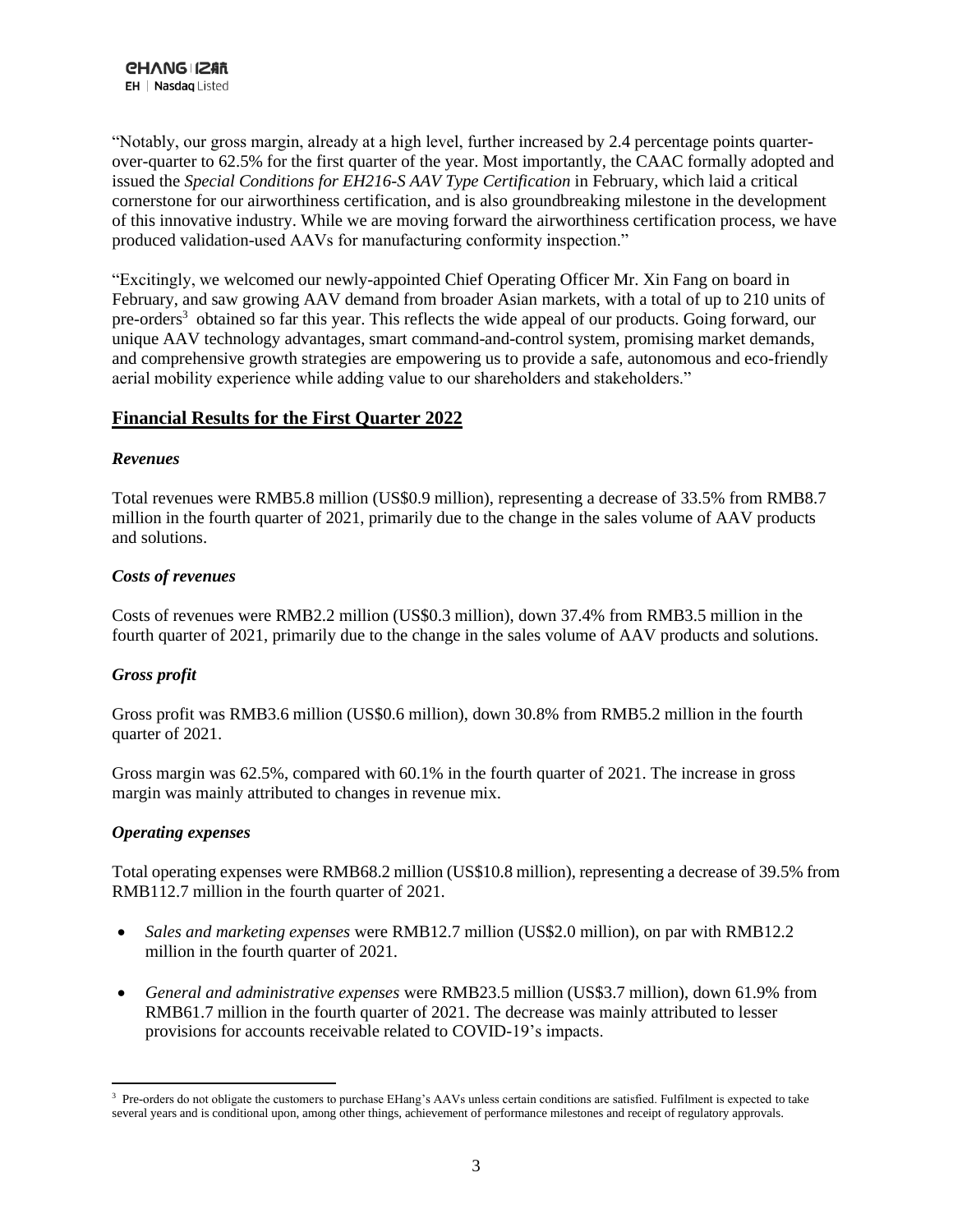• *Research and development expenses* were RMB32.0 million (US\$5.1 million), down 17.6% from RMB38.8 million in the fourth quarter of 2021. The decrease was mainly attributed to lesser expenditures in R&D materials, fluctuation of which usually follows the development progress for different R&D projects, than those in the fourth quarter of 2021.

## *Adjusted operating expenses<sup>4</sup> (non-GAAP)*

Adjusted operating expenses were RMB46.1 million (US\$7.3 million), representing a decrease of 49.1% from RMB90.4 million in the fourth quarter of 2021. Adjusted sales and marketing expenses, adjusted general and administration expenses, and adjusted research and development expenses were RMB8.3 million (US\$1.3 million), RMB13.3 million (US\$2.1 million) and RMB24.5 million (US\$3.9 million) in the first quarter of 2022, respectively. The decrease in adjusted operating expenses was primarily due to the same reasons discussed under the heading "Operating expenses" above.

#### *Operating loss*

Operating loss was RMB63.8 million (US\$10.1 million), representing an improvement of 39.8% from RMB106.1 million in the fourth quarter of 2021.

#### *Adjusted operating loss (non-GAAP)<sup>5</sup>*

Adjusted operating loss was RMB41.7 million (US\$6.6 million), representing an improvement of 50.3% from RMB83.8 million in the fourth quarter of 2021.

#### *Other expense*

Other expense was RMB5.0 million (US\$0.8 million), compared with RMB1.8 million of other income in the fourth quarter of 2021, primarily due to the provisions for several legal proceedings.

#### *Net loss*

Net loss was RMB68.8 million (US\$10.9 million), representing an improvement of 34.2% from RMB104.5 million in the fourth quarter of 2021.

#### *Adjusted net loss (non-GAAP)<sup>6</sup>*

Adjusted net loss was RMB40.9 million (US\$6.4 million), representing an improvement of 50.3% from RMB82.2 million in the fourth quarter of 2021.

Adjusted net loss attributable to EHang's ordinary shareholders was RMB40.7 million (US\$6.4 million), representing an improvement of 51.0% from RMB83.1 million in the fourth quarter of 2021.

#### *Loss per share and per ADS*

<sup>4</sup> Adjusted operating expenses is a non-GAAP financial measure, which is defined as operating expenses excluding share-based compensation expenses. See "Non-GAAP Financial Measures" at the end of this press release.

<sup>5</sup> Adjusted operating loss is a non-GAAP financial measure, which is defined as operating loss excluding share-based compensation expenses. See "Non-GAAP Financial Measures" at the end of this press release.

<sup>6</sup> Adjusted net loss is a non-GAAP financial measure, which is defined as net loss excluding share-based compensation expenses and certain nonoperational expenses. See "Non-GAAP Financial Measures" at the end of this press release.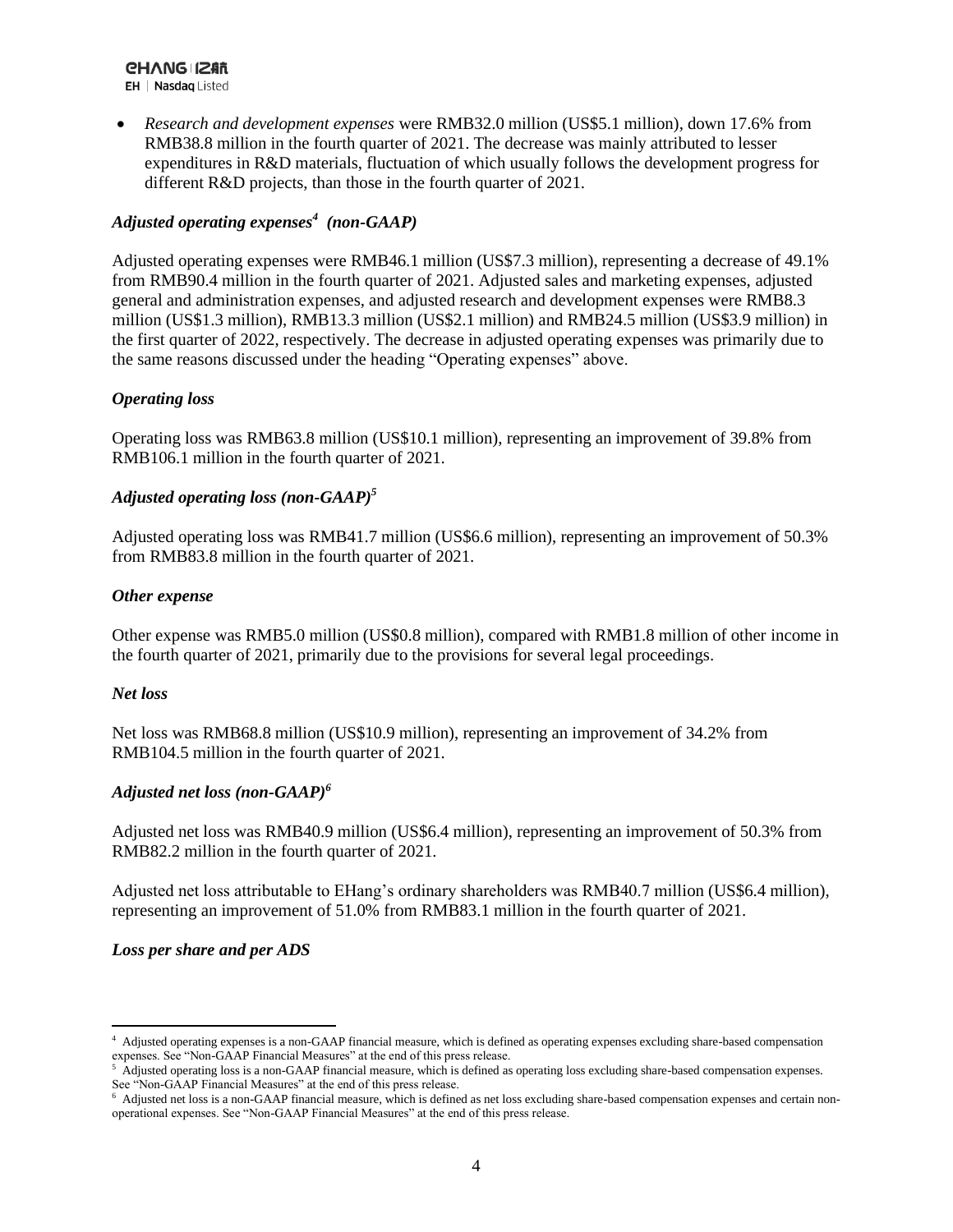Basic and diluted net loss per ordinary share were both RMB0.60 (US\$0.09). Adjusted basic and diluted net loss per ordinary share<sup>7</sup> (non-GAAP) were both RMB0.36 (US\$0.06).

Basic and diluted net loss per ADS were both RMB1.20 (US\$0.18). Adjusted basic and diluted net loss per ADS<sup>8</sup> (non-GAAP) were both RMB0.72 (US\$0.12).

#### *Balance Sheets*

The cash, cash equivalents, restricted cash and short-term investments balances were RMB236.9 million (US\$37.4 million) as of March 31, 2022.

#### **Business Outlook**

Due to the COVID-19 resurgence that brought forward stricter travel restrictions and lock-downs in China since the first quarter of 2022, many industries in China have been facing challenges and uncertainties. The Company has also been affected, e.g., business development related to the tourism industry and restricted trial flight operations at tourism-oriented sites. Nevertheless, the Company is closely watching the development of market conditions and adjusting its strategies to be accordingly adaptable while remaining confident in the long-term outlook going forward.

The above outlook is based on information available as of the date of this press release and reflects the Company's current and preliminary expectations regarding its business situation and market conditions. The outlook is subject to change, especially uncertainties and situations related to the certification process, COVID-19 outbreaks, and global political and economic landscape.

#### **Conference Call**

EHang's management team will host an earnings conference call at 8:00 AM on Tuesday, May 31, 2022, U.S. Eastern Time (8:00 PM on May 31, 2022, Beijing/Hong Kong Time).

Please register in advance for the conference using the link provided below and dial in 10 minutes before the conference is scheduled to begin. Conference access information will be provided upon registration.

Participant Online Registration:<https://s1.c-conf.com/diamondpass/10022353-3d6m87.html>

A replay of the conference call may be accessed by phone at the following numbers until June 7, 2022. To access the replay, please reference the conference Reply PIN **10022353**.

|                      | <b>Phone Number</b> |
|----------------------|---------------------|
| International        | +49 800 181 0896    |
| <b>United States</b> | $+18558831031$      |
| Hong Kong            | +852 800 930 639    |
| Mainland China       | +86 400 1209 216    |

 $^7$  Adjusted basic and diluted loss per ordinary share is a non-GAAP financial measure, which is defined as basic and diluted loss per ordinary share excluding share-based compensation expenses and certain non-operational expenses. See "Non-GAAP Financial Measures" at the end of this press release.

<sup>&</sup>lt;sup>8</sup> Adjusted basic and diluted loss per ADS is a non-GAAP financial measure, which is defined as basic and diluted loss per ADS excluding sharebased compensation expenses and certain non-operational expenses. See "Non-GAAP Financial Measures" at the end of this press release.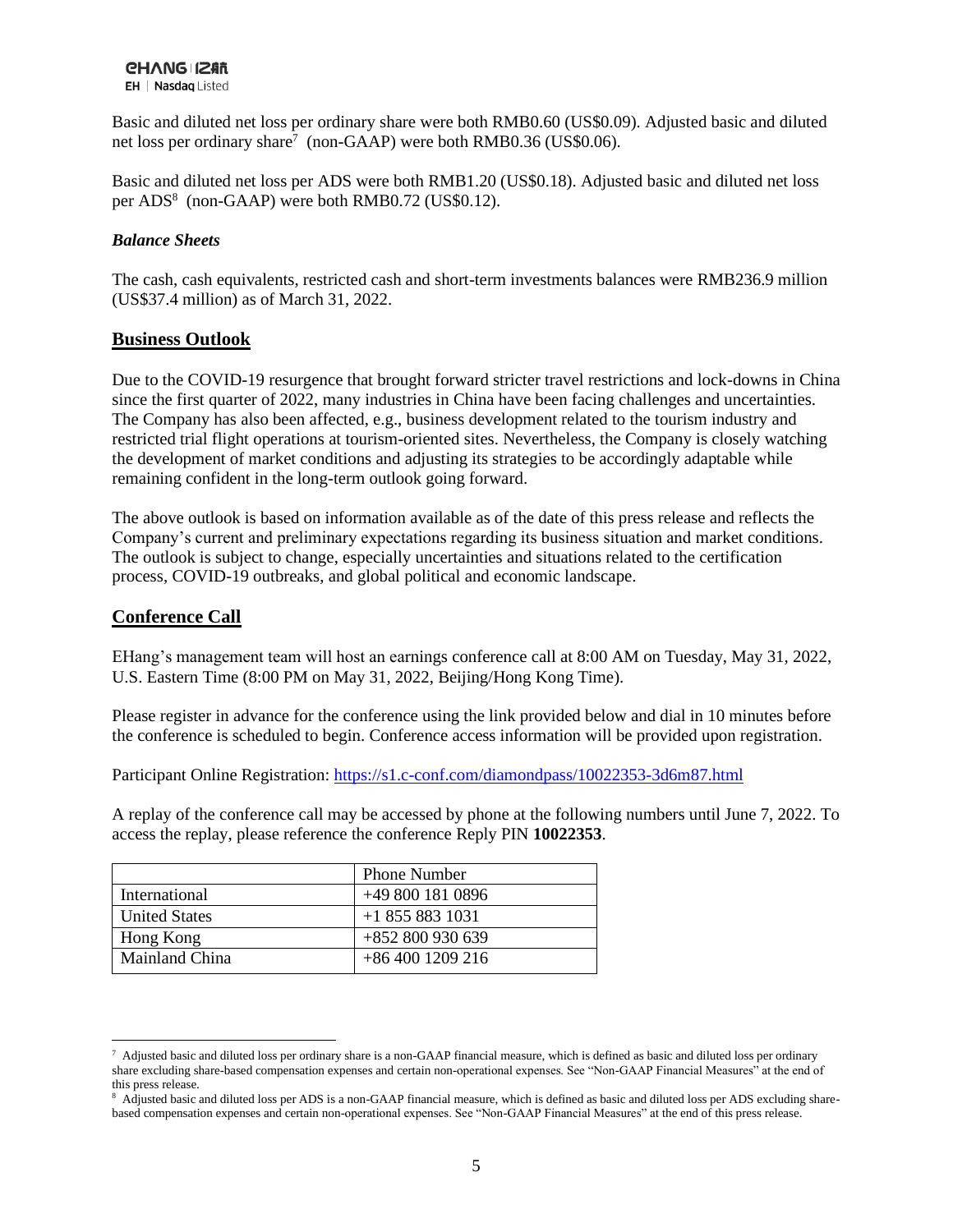A live and archived webcast of the conference call will be available on the Company's investors relations website at [http://ir.ehang.com/.](http://ir.ehang.com/)

# **About EHang**

EHang (Nasdaq: EH) is the world's leading autonomous aerial vehicle ("AAV") technology platform company. EHang's mission is to make safe, autonomous, and eco-friendly air mobility accessible to everyone. EHang provides customers in various industries with AAV products and commercial solutions: urban air mobility (including passenger transportation and logistics), smart city management, and aerial media solutions. As the forerunner of cutting-edge AAV technologies and commercial solutions in the global Urban Air Mobility ("UAM") industry, EHang continues to explore the boundaries of the sky to make flying technologies benefit our life in smart cities. For more information, please visit *[www.ehang.com](http://www.ehang.com/)*.

## **Safe Harbor Statement**

This press release contains statements that may constitute "forward-looking" statements pursuant to the "safe harbor" provisions of the U.S. Private Securities Litigation Reform Act of 1995. These forwardlooking statements can be identified by terminology such as "will," "expects," "anticipates," "aims," "future," "intends," "plans," "believes," "estimates," "likely to" and similar statements. Statements that are not historical facts, including statements about management's beliefs and expectations, are forwardlooking statements. Forward-looking statements involve inherent risks and uncertainties. A number of factors could cause actual results to differ materially from those contained in any forward-looking statement, including but not limited to those relating to EH216-S Type Certification, our expectations regarding demand for, and market acceptance of, our AAV products and solutions and the commercialization of UAM services, our relationships with strategic partners, and current litigation and potential litigation involving us. Management has based these forward-looking statements on its current expectations, assumptions, estimates and projections. While they believe these expectations, assumptions, estimates and projections are reasonable, such forward-looking statements are only predictions and involve known and unknown risks and uncertainties, many of which are beyond management's control. These statements involve risks and uncertainties that may cause EHang's actual results, performance or achievements to differ materially from any future results, performance or achievements expressed or implied by these forward-looking statements.

## **Non-GAAP Financial Measures**

The Company uses adjusted gross profit, adjusted operating expenses, adjusted sales and marketing expenses, adjusted general and administration expenses, adjusted research and development expenses, adjusted operating loss, adjusted net loss, adjusted net loss attributable to ordinary shareholders, adjusted basic and diluted loss per ordinary share and adjusted basic and diluted loss per ADS (collectively, the "Non-GAAP Financial Measures") in evaluating its operating results and for financial and operational decision-making purposes. There was no income tax impact on the Company's non-GAAP adjustments because the non-GAAP adjustments are usually recorded in entities located in tax-free jurisdictions, such as the Cayman Islands.

The Company believes that the Non-GAAP Financial Measures help identify underlying trends in its business that could otherwise be distorted by the effects of items of (i) share-based compensation expenses and (ii) certain non-operational expenses, such as provisions for legal proceedings, which are included in their comparable GAAP measures. The Company believes that the Non-GAAP Financial Measures provide useful information about its operating results, enhance the overall understanding of its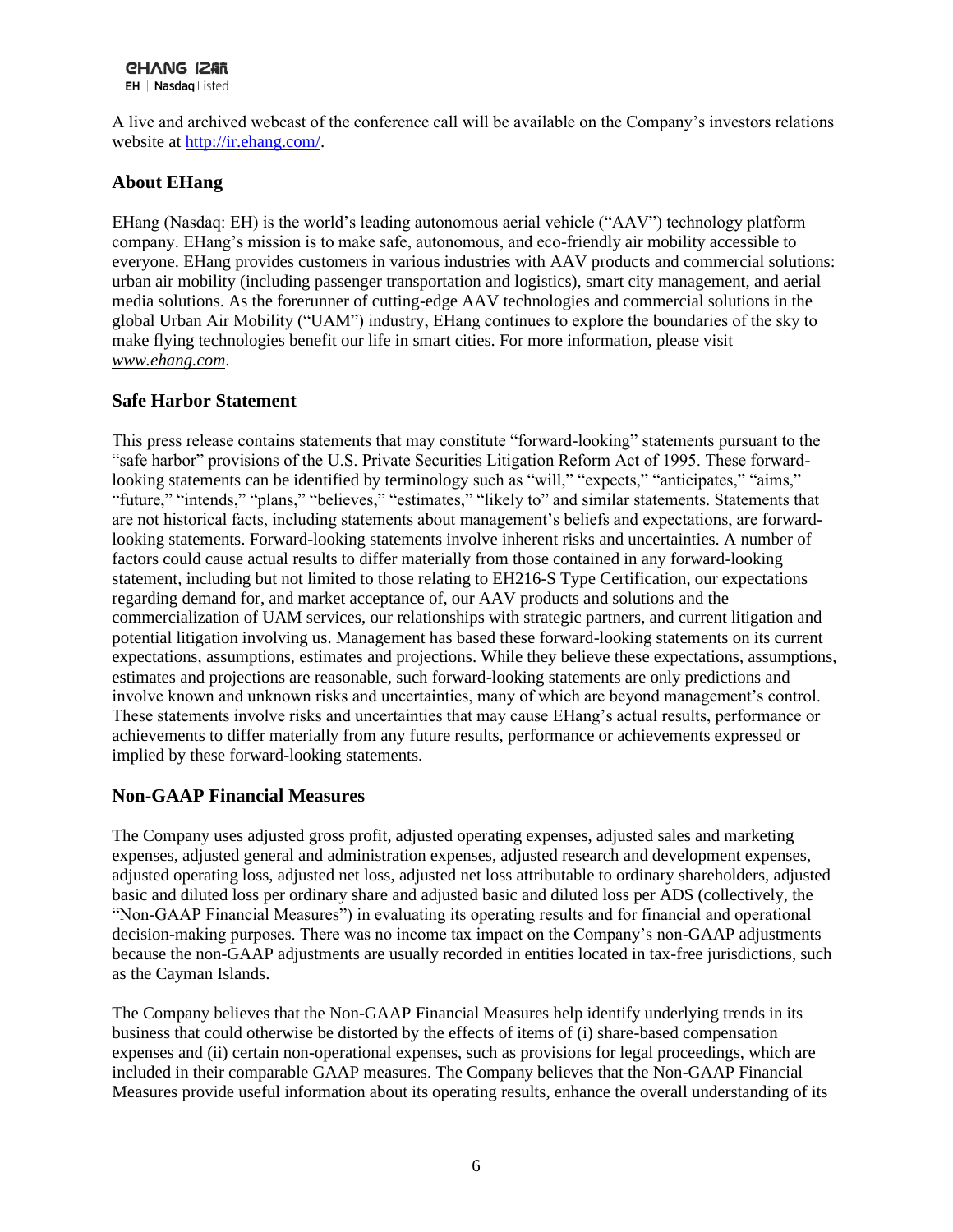past performance and future prospects and allow for greater visibility with respect to key metrics used by its management members in their financial and operational decision-making.

The Non-GAAP Financial Measures are not defined under U.S. GAAP and are not presented in accordance with U.S. GAAP. The Non-GAAP Financial Measures have limitations as analytical tools. One of the key limitations of using the Non-GAAP Financial Measures is that they do not reflect all items of expense that affect the Company's operations. Share-based compensation expenses have been and may continue to be incurred in the business and are not reflected in the presentation of the Non-GAAP Financial Measures. Further, the Non-GAAP Financial Measures may differ from the non-GAAP information used by other companies, including peer companies, and therefore their comparability may be limited. The Company compensates for these limitations by reconciling the Non-GAAP Financial Measures to the nearest U.S. GAAP measures, all of which should be considered when evaluating the Company's performance.

Each of the Non-GAAP Financial Measures should not be considered in isolation or construed as an alternative to its comparable GAAP measure or any other measure of performance or as an indicator of the Company's operating performance. Investors are encouraged to review the Company's most directly comparable GAAP measures in conjunction with the Non-GAAP Financial Measures. The Non-GAAP Financial Measures presented here may not be comparable to similarly titled measures presented by other companies. Other companies may calculate similarly titled measures differently, limiting their usefulness as comparative measures to the Company's data. The Company encourages investors and others to review its financial information in its entirety and not rely on a single financial measure.

For more information on the Non-GAAP Financial Measures, please see the table captioned "Unaudited Reconciliations of GAAP and Non-GAAP Results" set forth at the end of this press release.

#### **Exchange Rate**

This press release contains translations of certain RMB amounts into U.S. dollars ("USD") at specified rates solely for the convenience of the reader. Unless otherwise stated, all translations from RMB to USD were made at the rate of RMB6.3393 to US\$1.00, the noon buying rate in effect on March 31, 2022 in the H.10 statistical release of the Federal Reserve Board. The Company makes no representation that the RMB or USD amounts referred to in this press release could have been converted into USD or RMB, as the case may be, at any particular rate or at all.

**Investor Contact:** [ir@ehang.com](mailto:ir@ehang.com)

**Media Contact:** [pr@ehang.com](mailto:pr@ehang.com)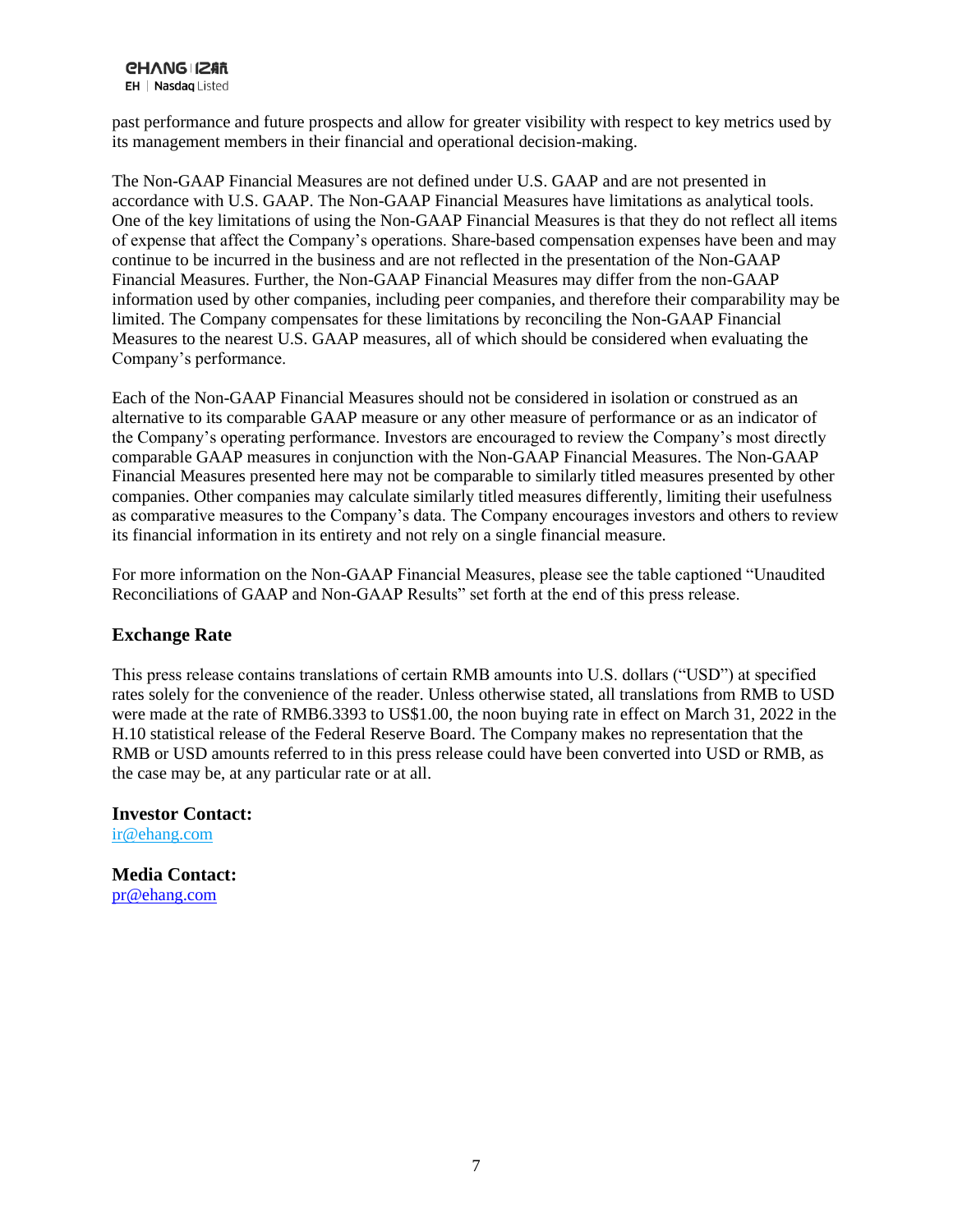### **EHANG HOLDINGS LIMITED UNAUDITED CONDENSED CONSOLIDATED BALANCE SHEETS (Amounts in thousands of Renminbi ("RMB") and US dollars ("US\$"))**

<span id="page-7-0"></span>

|                                                       | As of<br>As of              |                   |             |  |
|-------------------------------------------------------|-----------------------------|-------------------|-------------|--|
|                                                       | <b>December</b><br>31, 2021 | March<br>31, 2022 |             |  |
|                                                       | <b>RMB</b>                  | <b>RMB</b>        | US\$        |  |
|                                                       |                             | (Unaudited)       | (Unaudited) |  |
| <b>ASSETS</b>                                         |                             |                   |             |  |
| <b>Current assets:</b>                                |                             |                   |             |  |
| Cash and cash equivalents                             | 246,863                     | 204,109           | 32,197      |  |
| Restricted cash                                       | 160                         |                   |             |  |
| Short-term investments                                | 65,108                      | 32,813            | 5,176       |  |
| Accounts receivable, net                              | 56,189                      | 53,846            | 8,494       |  |
| Inventories                                           | 78,075                      | 85,778            | 13,531      |  |
| Prepayments and other current assets                  | 29,395                      | 47,854            | 7,548       |  |
| Amount due from a related party                       | 1,360                       |                   |             |  |
| <b>Total current assets</b>                           | 477,150                     | 424,400           | 66,946      |  |
| <b>Non-current assets:</b>                            |                             |                   |             |  |
| Property and equipment, net                           | 33,821                      | 32,057            | 5,057       |  |
| Operating lease right-of-use assets, net <sup>9</sup> |                             | 20,689            | 3,264       |  |
| Intangible assets, net                                | 745                         | 706               | 111         |  |
| Long term loans receivable                            | 15,208                      | 1,845             | 291         |  |
| Long-term investments                                 | 6,143                       | 6,156             | 971         |  |
| Other non-current assets                              | 2,367                       | 2,352             | 371         |  |
| <b>Total non-current assets</b>                       | 58,284                      | 63,805            | 10,065      |  |
| <b>Total assets</b>                                   | 535,434                     | 488,205           | 77,011      |  |
| <b>LIABILITIES AND SHAREHOLDERS' EQUITY</b>           |                             |                   |             |  |
| <b>Current liabilities</b>                            |                             |                   |             |  |
| Short-term bank loans                                 | 10,000                      | 9,794             | 1,545       |  |
| Accounts payable                                      | 45,560                      | 40,194            | 6,340       |  |
| <b>Contract liabilities</b>                           | 14,831                      | 14,145            | 2,231       |  |
| Current portion of long-term bank loans               | 3,000                       | 15,000            | 2,366       |  |
| Accrued expenses and other liabilities                | 61,851                      | 58,219            | 9,184       |  |
| Current portion of lease liabilities <sup>9</sup>     |                             | 11,426            | 1,802       |  |
| Deferred income                                       | 733                         | 730               | 115         |  |
| Deferred government subsidies                         | 468                         | 286               | 45          |  |
| Income taxes payable                                  | 4                           | 4                 | 1           |  |
| <b>Total current liabilities</b>                      | 136,447                     | 149,798           | 23,629      |  |
| <b>Non-current liabilities:</b>                       |                             |                   |             |  |
| Long-term bank loans                                  | 17,000                      | 5,000             | 789         |  |
| Mandatorily redeemable non-controlling interests      | 40,000                      | 40,000            | 6,310       |  |
| Deferred tax liabilities                              | 292                         | 292               | 46          |  |
| Unrecognized tax benefit                              | 5,480                       | 5,480             | 864         |  |
| Lease liabilities <sup>9</sup>                        |                             | 10,625            | 1,676       |  |
| Deferred income                                       | 2,169                       | 1,980             | 312         |  |
| <b>Total non-current liabilities</b>                  | 64,941                      | 63,377            | 9,997       |  |
| <b>Total liabilities</b>                              | 201,388                     | 213,175           | 33,626      |  |

<sup>9</sup> On January 1, 2022, the Company adopted ASC 842, the new lease standard, using the modified retrospective transition method and will not restate comparative periods.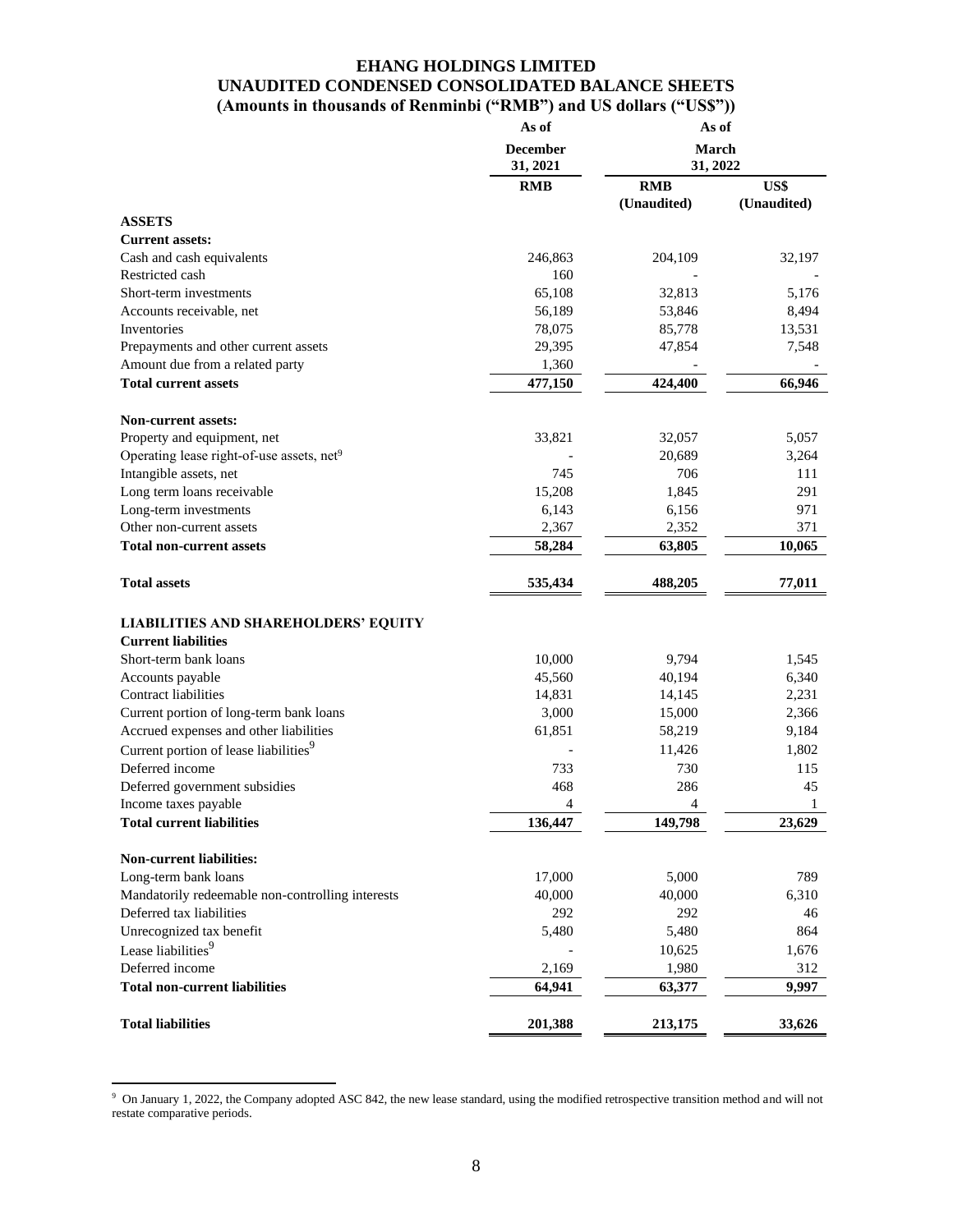### **EHANG HOLDINGS LIMITED UNAUDITED CONDENSED CONSOLIDATED BALANCE SHEETS (CONT'D) (Amounts in thousands of Renminbi ("RMB") and US dollars ("US\$"))**

|                                                            | As of                       | As of<br><b>March</b><br>31, 2022 |                     |  |
|------------------------------------------------------------|-----------------------------|-----------------------------------|---------------------|--|
|                                                            | <b>December</b><br>31, 2021 |                                   |                     |  |
|                                                            | <b>RMB</b>                  | <b>RMB</b><br>(Unaudited)         | US\$<br>(Unaudited) |  |
| <b>LIABILITIES AND SHAREHOLDERS' EQUITY</b><br>(CONTINUED) |                             |                                   |                     |  |
| Shareholders' equity:                                      |                             |                                   |                     |  |
| Ordinary shares                                            | 75                          | 75                                | 12                  |  |
| Additional paid-in capital                                 | 1,459,374                   | 1,470,288                         | 231,932             |  |
| Statutory reserves                                         | 1,191                       | 1,191                             | 188                 |  |
| Accumulated deficit                                        | (1, 122, 153)               | (1,190,814)                       | (187, 846)          |  |
| Accumulated other comprehensive loss                       | (5,886)                     | (7,000)                           | (1,104)             |  |
| <b>Total EHang Holdings Limited shareholders' equity</b>   | 332,601                     | 273,740                           | 43,182              |  |
| Non-controlling interests                                  | 1,445                       | 1,290                             | 203                 |  |
| Total shareholders' equity                                 | 334,046                     | 275,030                           | 43,385              |  |
| Total liabilities and shareholders' equity                 | 535,434                     | 488,205                           | 77,011              |  |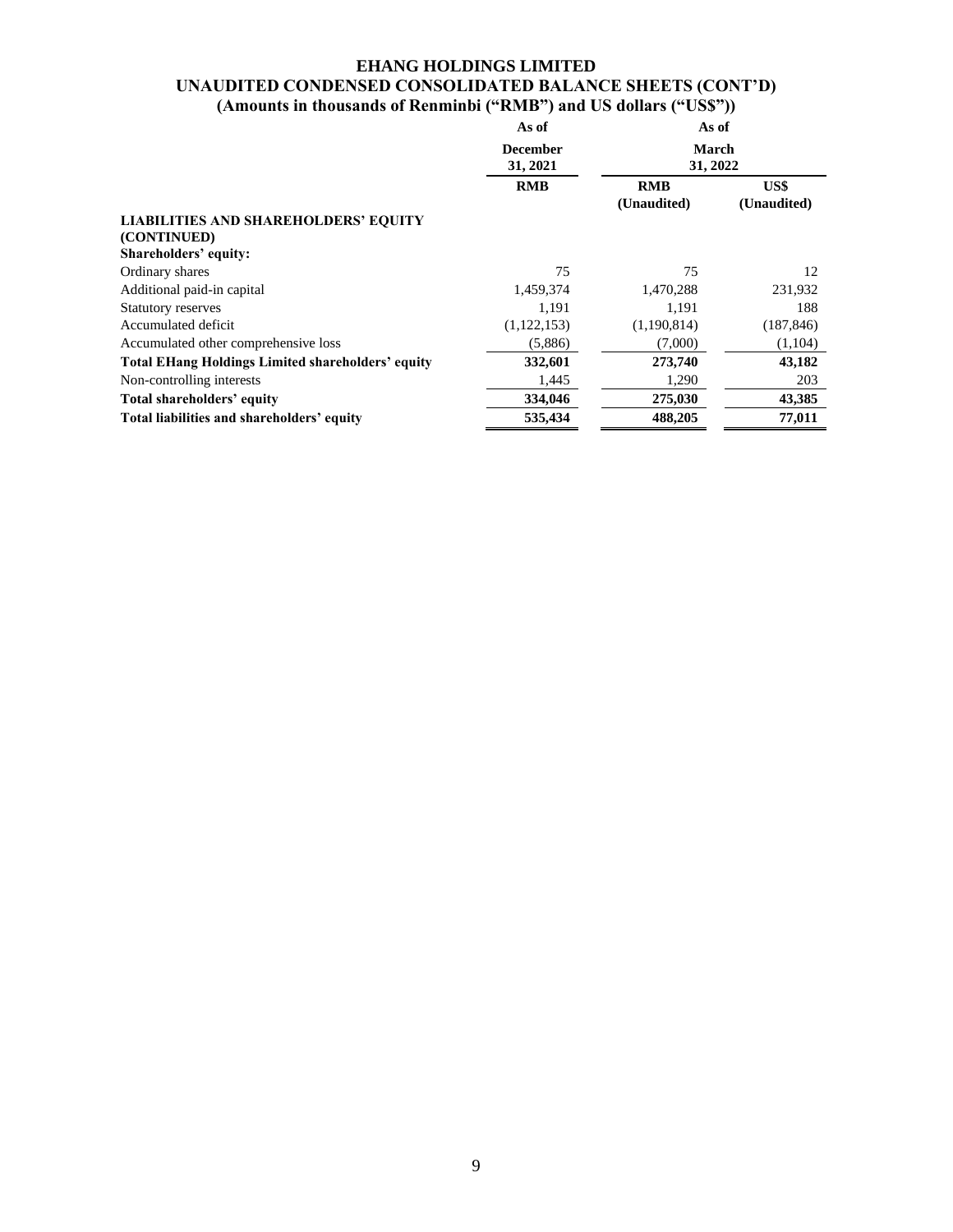### **EHANG HOLDINGS LIMITED UNAUDITED CONDENSED CONSOLIDATED STATEMENTS OF COMPREHENSIVE LOSS (Amounts in thousands of Renminbi ("RMB") and US dollars ("US\$") except for per share data and per ADS data)**

|                                                                           | <b>Three Months Ended</b>                 |            |                   |           |
|---------------------------------------------------------------------------|-------------------------------------------|------------|-------------------|-----------|
|                                                                           | March 31,<br>December 31,<br>2021<br>2021 |            | March 31,<br>2022 |           |
|                                                                           | <b>RMB</b>                                | <b>RMB</b> | <b>RMB</b>        | US\$      |
|                                                                           | (Unaudited)<br>(Unaudited)                |            | (Unaudited)       |           |
| <b>Total revenues</b>                                                     | 22,977                                    | 8,701      | 5,790             | 913       |
| Costs of revenues                                                         | (8, 451)                                  | (3, 474)   | (2,174)           | (343)     |
| <b>Gross profit</b>                                                       | 14,526                                    | 5,227      | 3,616             | 570       |
| <b>Operating expenses:</b>                                                |                                           |            |                   |           |
| Sales and marketing expenses                                              | (9,486)                                   | (12,241)   | (12,697)          | (2,003)   |
| General and administrative expenses                                       | (46,059)                                  | (61, 675)  | (23,510)          | (3,709)   |
| Research and development expenses                                         | (27, 854)                                 | (38, 826)  | (32,001)          | (5,048)   |
| <b>Total operating expenses</b>                                           | (83,399)                                  | (112,742)  | (68, 208)         | (10,760)  |
| Other operating income                                                    | 2,667                                     | 1,424      | 778               | 123       |
| <b>Operating loss</b>                                                     | (66, 206)                                 | (106, 091) | (63, 814)         | (10,067)  |
| Other income (expense):                                                   |                                           |            |                   |           |
| Interest and investment income                                            | 1,957                                     | 1,198      | 1,370             | 216       |
| Interest expenses                                                         | (394)                                     | (461)      | (475)             | (75)      |
| Foreign exchange loss                                                     | (306)                                     | (397)      | (423)             | (67)      |
| Other non-operating income (expenses), net                                | 2,541                                     | 1,505      | (5,489)           | (866)     |
| Total other income (expense)                                              | 3,798                                     | 1,845      | (5,017)           | (792)     |
| Loss before income tax and (loss) income from equity<br>method investment | (62, 408)                                 | (104, 246) | (68, 831)         | (10, 859) |
| Income tax (expenses) benefits                                            | (117)                                     | (5)        | $\overline{2}$    |           |
| Loss before (loss) income from equity method<br>investment                | (62, 525)                                 | (104, 251) | (68, 829)         | (10, 859) |
| (Loss) income from equity method investment                               |                                           | (276)      | 13                | 2         |
| <b>Net loss</b>                                                           | (62, 525)                                 | (104, 527) | (68, 816)         | (10, 857) |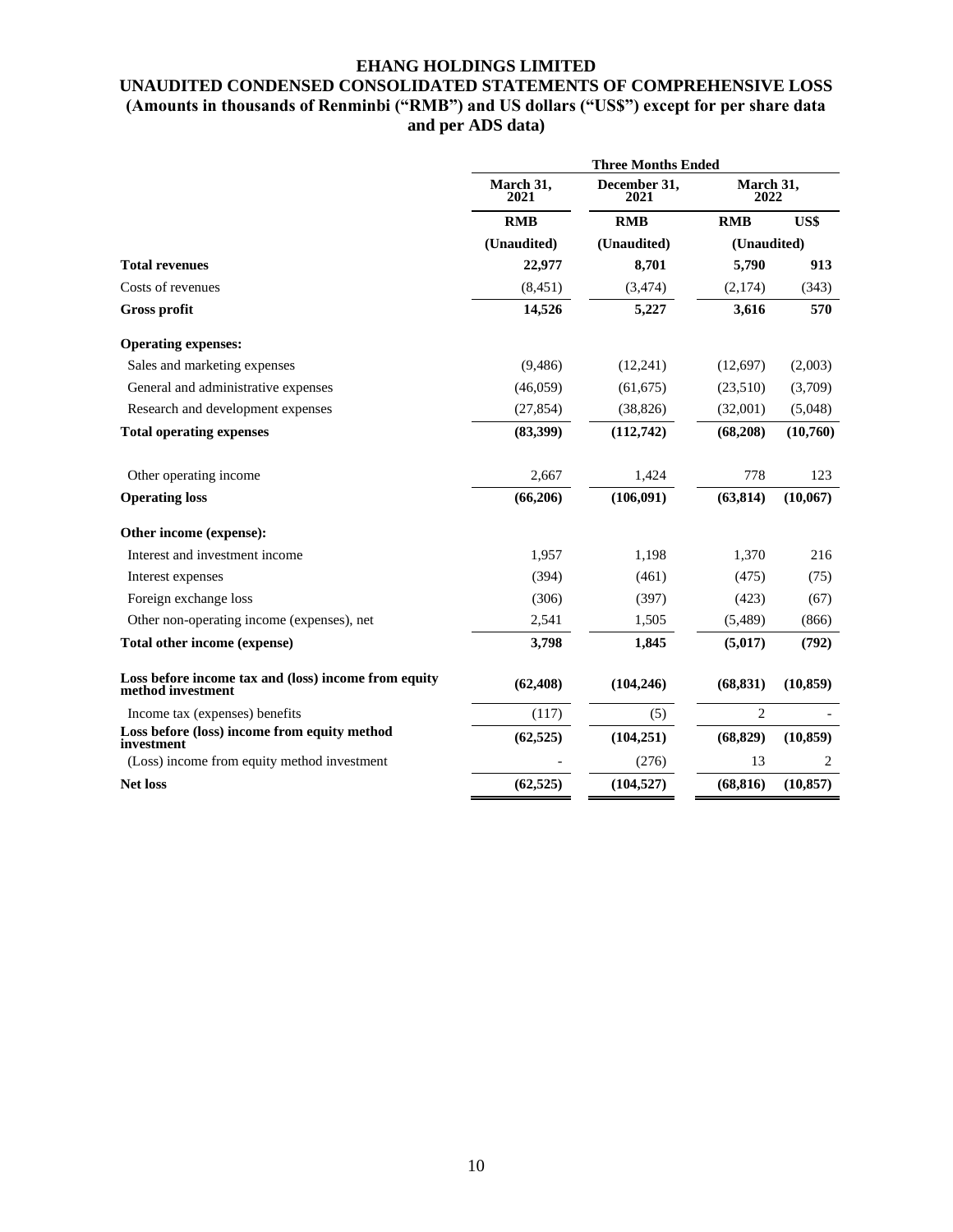## **EHANG HOLDINGS LIMITED UNAUDITED CONDENSED CONSOLIDATED STATEMENTS OF COMPREHENSIVE LOSS (CONT'D)**

# **(Amounts in thousands of Renminbi ("RMB") and US dollars ("US\$") except for per share data and per ADS data)**

|                                                                                                          | <b>Three Months Ended</b>                 |             |                   |           |
|----------------------------------------------------------------------------------------------------------|-------------------------------------------|-------------|-------------------|-----------|
|                                                                                                          | March 31,<br>December 31,<br>2021<br>2021 |             | March 31,<br>2022 |           |
|                                                                                                          | <b>RMB</b>                                | <b>RMB</b>  | <b>RMB</b>        | US\$      |
|                                                                                                          | (Unaudited)                               | (Unaudited) | (Unaudited)       |           |
| <b>Net loss</b>                                                                                          | (62, 525)                                 | (104, 527)  | (68, 816)         | (10, 857) |
| Net loss (income) attributable to non-controlling<br>interests                                           | 361                                       | (897)       | 155               | 24        |
| Net loss attributable to ordinary shareholders                                                           | (62, 164)                                 | (105, 424)  | (68, 661)         | (10, 833) |
| Net loss per ordinary share:                                                                             |                                           |             |                   |           |
| Basic and diluted<br>Shares used in net loss per ordinary share<br>computation (in thousands of shares): | (0.56)                                    | (0.93)      | (0.60)            | (0.09)    |
| Basic and diluted                                                                                        | 110,475                                   | 113,495     | 114,353           | 114,353   |
| Loss per ADS (2 ordinary shares equal to 1 ADS)<br>Basic and diluted                                     | (1.12)                                    | (1.86)      | (1.20)            | (0.18)    |
| Other comprehensive income (loss)                                                                        |                                           |             |                   |           |
| Foreign currency translation adjustments net of nil tax                                                  | 4,331                                     | (5,788)     | (1,114)           | (176)     |
| Realized gains on available-for-sale investments, net of<br>nil tax                                      | (1,729)                                   |             |                   |           |
| Total other comprehensive income (loss), net of tax                                                      | 2,602                                     | (5,788)     | (1, 114)          | (176)     |
| <b>Comprehensive loss</b>                                                                                | (59, 923)                                 | (110, 315)  | (69, 930)         | (11, 033) |
| Comprehensive loss (income) attributable to non-<br>controlling interests                                | 361                                       | (897)       | 155               | 24        |
| Comprehensive loss attributable to ordinary<br>shareholders                                              | (59, 562)                                 | (111,212)   | (69,775)          | (11,009)  |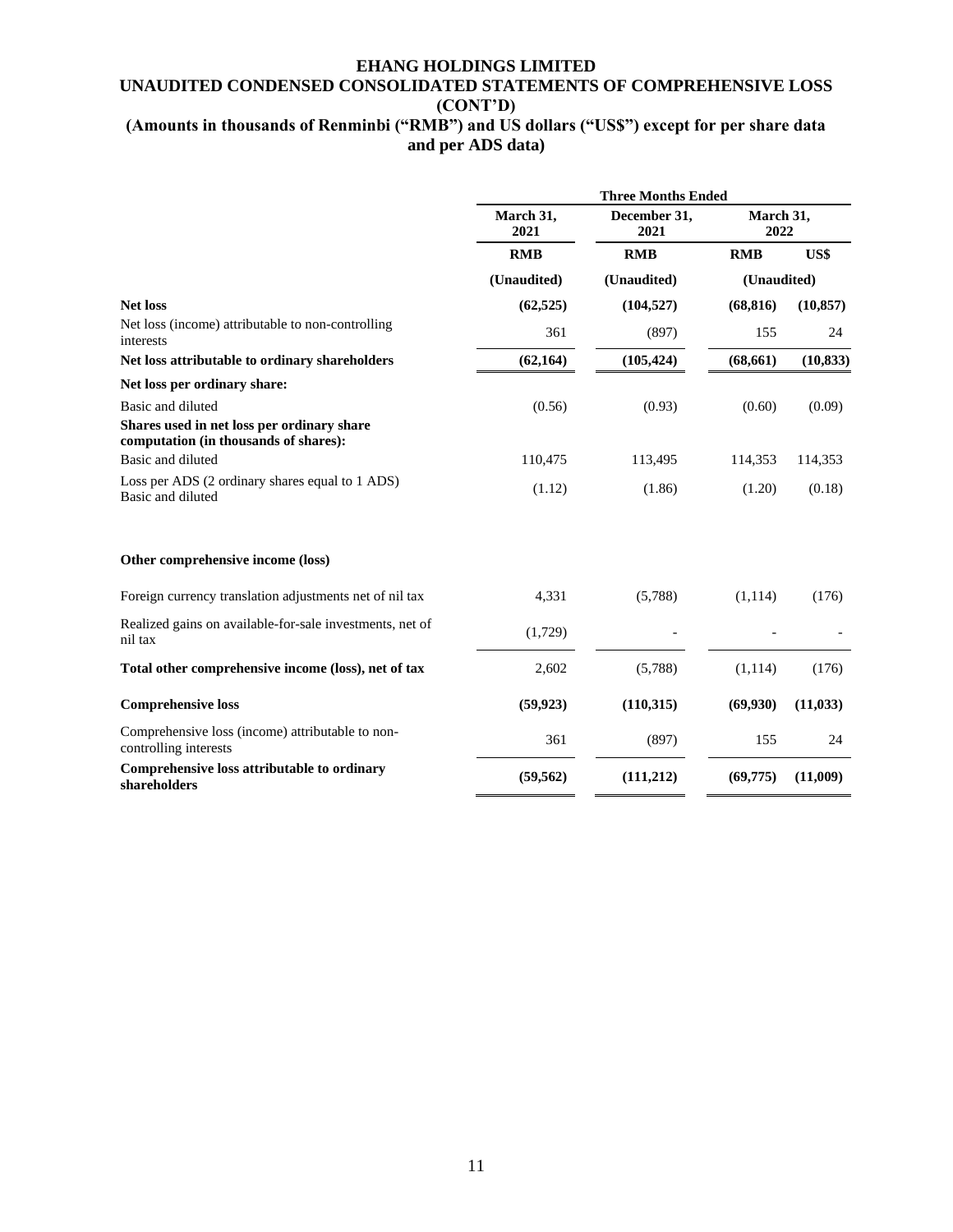### **EHANG HOLDINGS LIMITED UNAUDITED RECONCILIATIONS OF GAAP AND NON-GAAP RESULTS (Amounts in thousands of Renminbi ("RMB") and US dollars ("US\$") except for per share data and per ADS data)**

|                                              |                   | <b>Three Months Ended</b>  |            |                   |  |
|----------------------------------------------|-------------------|----------------------------|------------|-------------------|--|
|                                              | March 31,<br>2021 | December 31,<br>2021       |            | March 31,<br>2022 |  |
|                                              | <b>RMB</b>        | <b>RMB</b>                 | <b>RMB</b> | US\$              |  |
|                                              | (Unaudited)       | (Unaudited)<br>(Unaudited) |            |                   |  |
| <b>Gross profit</b>                          | 14,526            | 5,227                      | 3,616      | 570               |  |
| Plus: Share-based compensation               |                   |                            |            |                   |  |
| Adjusted gross profit                        | 14,526            | 5,227                      | 3,616      | 570               |  |
| Sales and marketing expenses                 | (9,486)           | (12,241)                   | (12,697)   | (2,003)           |  |
| Plus: Share-based compensation               | 4,626             | 4,471                      | 4,352      | 687               |  |
| Adjusted sales and marketing expenses        | (4, 860)          | (7,770)                    | (8,345)    | (1,316)           |  |
| <b>General and administrative expenses</b>   | (46, 059)         | (61, 675)                  | (23,510)   | (3,709)           |  |
| Plus: Share-based compensation               | 36,331            | 10,165                     | 10,253     | 1,617             |  |
| Adjusted general and administrative expenses | (9,728)           | (51, 510)                  | (13,257)   | (2,092)           |  |
| <b>Research and development expenses</b>     | (27, 854)         | (38, 826)                  | (32,001)   | (5,048)           |  |
| Plus: Share-based compensation               | 7,914             | 7,684                      | 7,539      | 1,189             |  |
| Adjusted research and development expenses   | (19,940)          | (31, 142)                  | (24, 462)  | (3,859)           |  |
| <b>Operating expenses</b>                    | (83,399)          | (112,742)                  | (68, 208)  | (10,760)          |  |
| Plus: Share-based compensation               | 48,871            | 22,320                     | 22,144     | 3,493             |  |
| Adjusted operating expenses                  | (34, 528)         | (90, 422)                  | (46, 064)  | (7,267)           |  |
| <b>Operating loss</b>                        | (66, 206)         | (106, 091)                 | (63, 814)  | (10,067)          |  |
| Plus: Share-based compensation               | 48,871            | 22,320                     | 22,144     | 3,493             |  |
| Adjusted operating loss                      | (17, 335)         | (83,771)                   | (41,670)   | (6, 574)          |  |